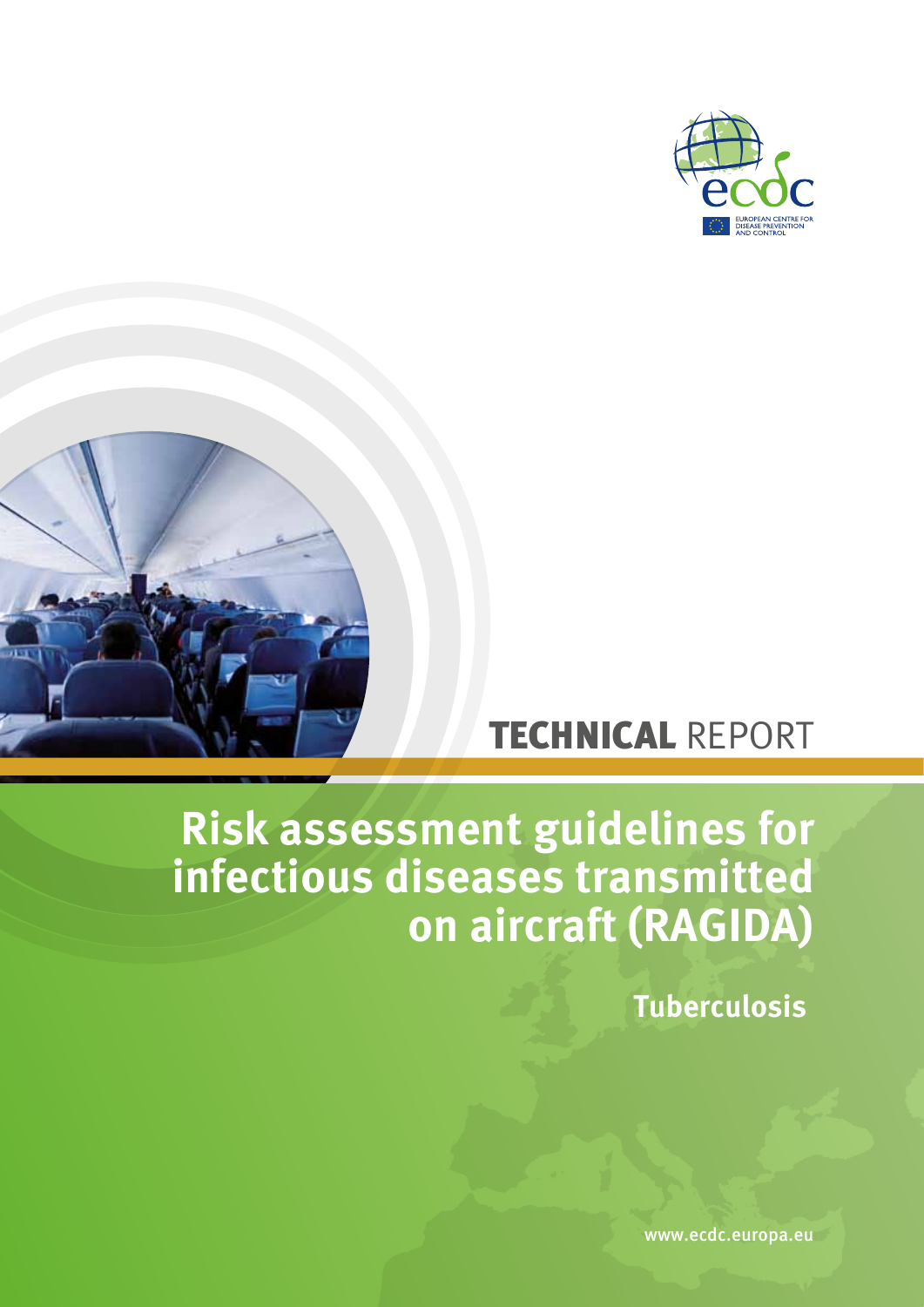**ECDC** TECHNICAL REPORT

## **Risk assessment guidelines for infectious diseases transmitted on aircraft (RAGIDA)**

**Tuberculosis** 

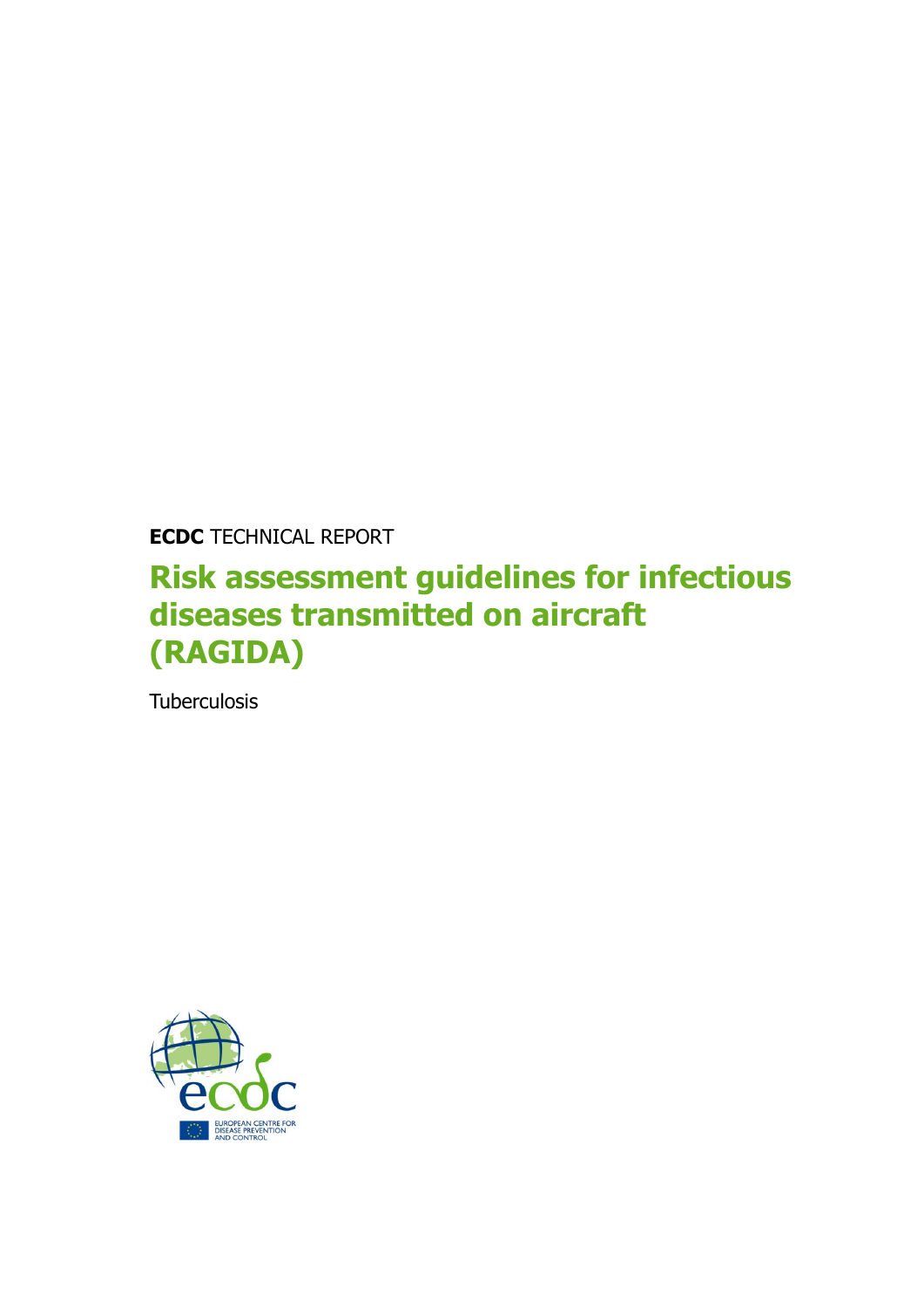This report of the European Centre for Disease Prevention and Control (ECDC) was coordinated by Lara Payne Hallström and Saara Kotila.

#### **Acknowledgements**

The report represents the consensus opinion of individual experts taking part in an ECDC TB working group: Ibrahim Abubakar, Public Health England, United Kingdom; Peter Helbling, Federal Department of Home Affairs, Switzerland; Niesje Jansen, KNCV Tuberculosis Foundation, the Netherlands; Jean-Paul Klein, Bundesministerium für Gesundheit, Familie und Jugend, Austria; Siri Schøyen Seterelv, Norwegian Institute of Public Health, Norway. A representative of the World Health Organization, Dennis Falzon, participated in the RAGIDA expert meeting as an observer.

This document reflects the personal views of the experts in their individual capacity and it does not necessarily represent the views of their institutions.

Suggested citation: European Centre for Disease Prevention and Control. Risk assessment guidelines for infectious diseases transmitted on aircraft (RAGIDA) – Tuberculosis. Stockholm: ECDC; 2014.

Stockholm, May 2014 ISBN 978-92-9193-569-7 doi 10.2900/23629 Catalogue number TQ-01-14-429-EN-N

© European Centre for Disease Prevention and Control, 2014 Reproduction is authorised, provided the source is acknowledged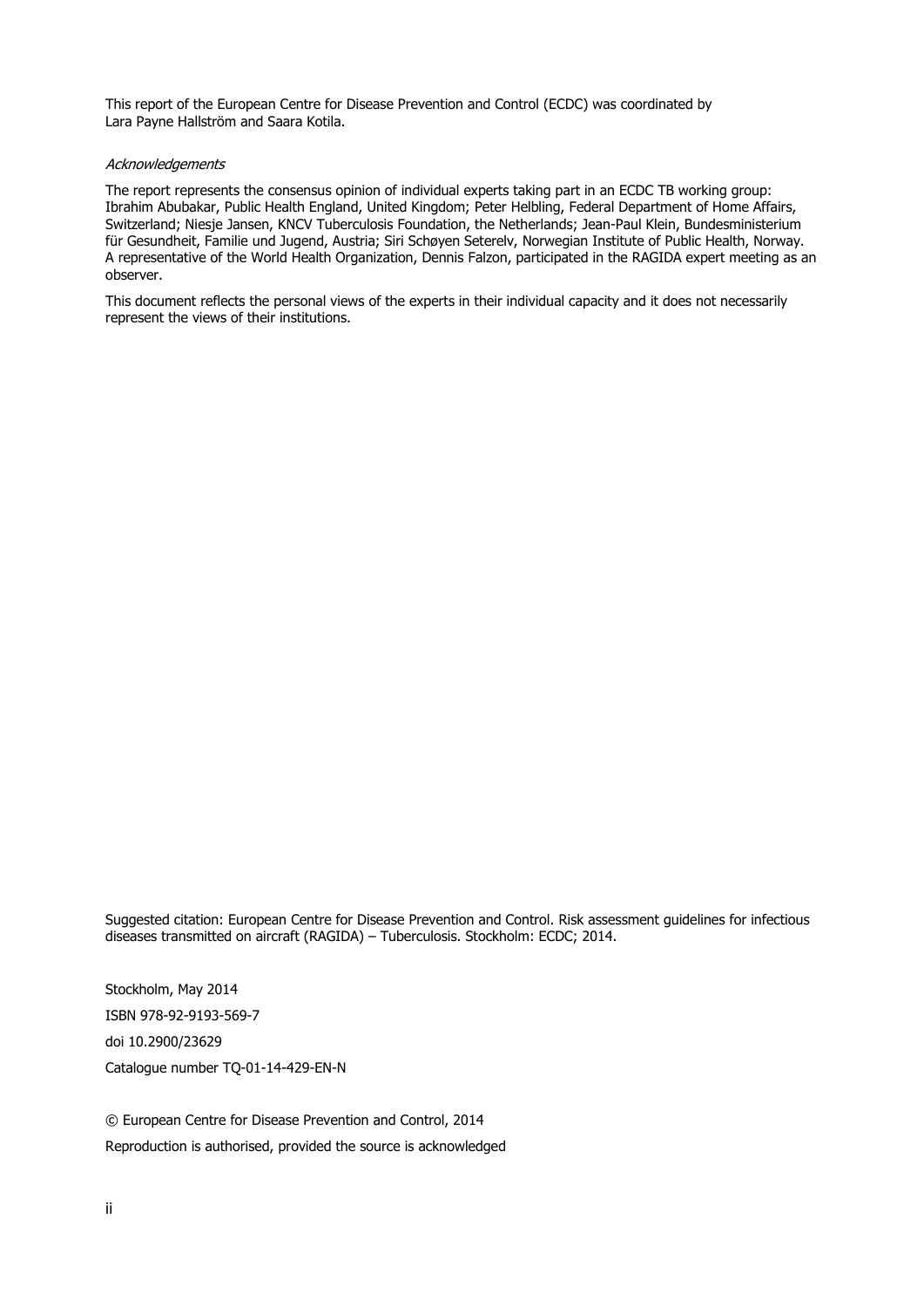### **Contents**

| $\label{prop:1} \textbf{Introduction} \,\, \ldots \,\, \ldots \,\, \ldots \,\, \ldots \,\, \ldots \,\, \ldots \,\, \ldots \,\, \ldots \,\, \ldots \,\, \ldots \,\, \ldots \,\, \ldots \,\, \ldots \,\, \ldots \,\, \ldots \,\, \ldots \,\, \ldots \,\, \ldots \,\, \ldots \,\, \ldots \,\, \ldots \,\, \ldots \,\, \ldots \,\, \ldots \,\, \ldots \,\, \ldots \,\, \ldots \,\, \ldots \,\, \ldots \,\, \ldots \,\, \ldots \,\, \ldots \,\, \ldots \,\, \ldots \,\,$ |  |
|---------------------------------------------------------------------------------------------------------------------------------------------------------------------------------------------------------------------------------------------------------------------------------------------------------------------------------------------------------------------------------------------------------------------------------------------------------------------|--|
|                                                                                                                                                                                                                                                                                                                                                                                                                                                                     |  |
|                                                                                                                                                                                                                                                                                                                                                                                                                                                                     |  |
|                                                                                                                                                                                                                                                                                                                                                                                                                                                                     |  |
|                                                                                                                                                                                                                                                                                                                                                                                                                                                                     |  |
|                                                                                                                                                                                                                                                                                                                                                                                                                                                                     |  |
|                                                                                                                                                                                                                                                                                                                                                                                                                                                                     |  |
|                                                                                                                                                                                                                                                                                                                                                                                                                                                                     |  |
|                                                                                                                                                                                                                                                                                                                                                                                                                                                                     |  |
|                                                                                                                                                                                                                                                                                                                                                                                                                                                                     |  |
|                                                                                                                                                                                                                                                                                                                                                                                                                                                                     |  |
|                                                                                                                                                                                                                                                                                                                                                                                                                                                                     |  |
|                                                                                                                                                                                                                                                                                                                                                                                                                                                                     |  |
|                                                                                                                                                                                                                                                                                                                                                                                                                                                                     |  |
|                                                                                                                                                                                                                                                                                                                                                                                                                                                                     |  |
|                                                                                                                                                                                                                                                                                                                                                                                                                                                                     |  |
|                                                                                                                                                                                                                                                                                                                                                                                                                                                                     |  |
|                                                                                                                                                                                                                                                                                                                                                                                                                                                                     |  |
|                                                                                                                                                                                                                                                                                                                                                                                                                                                                     |  |

## **Figure**

|--|--|--|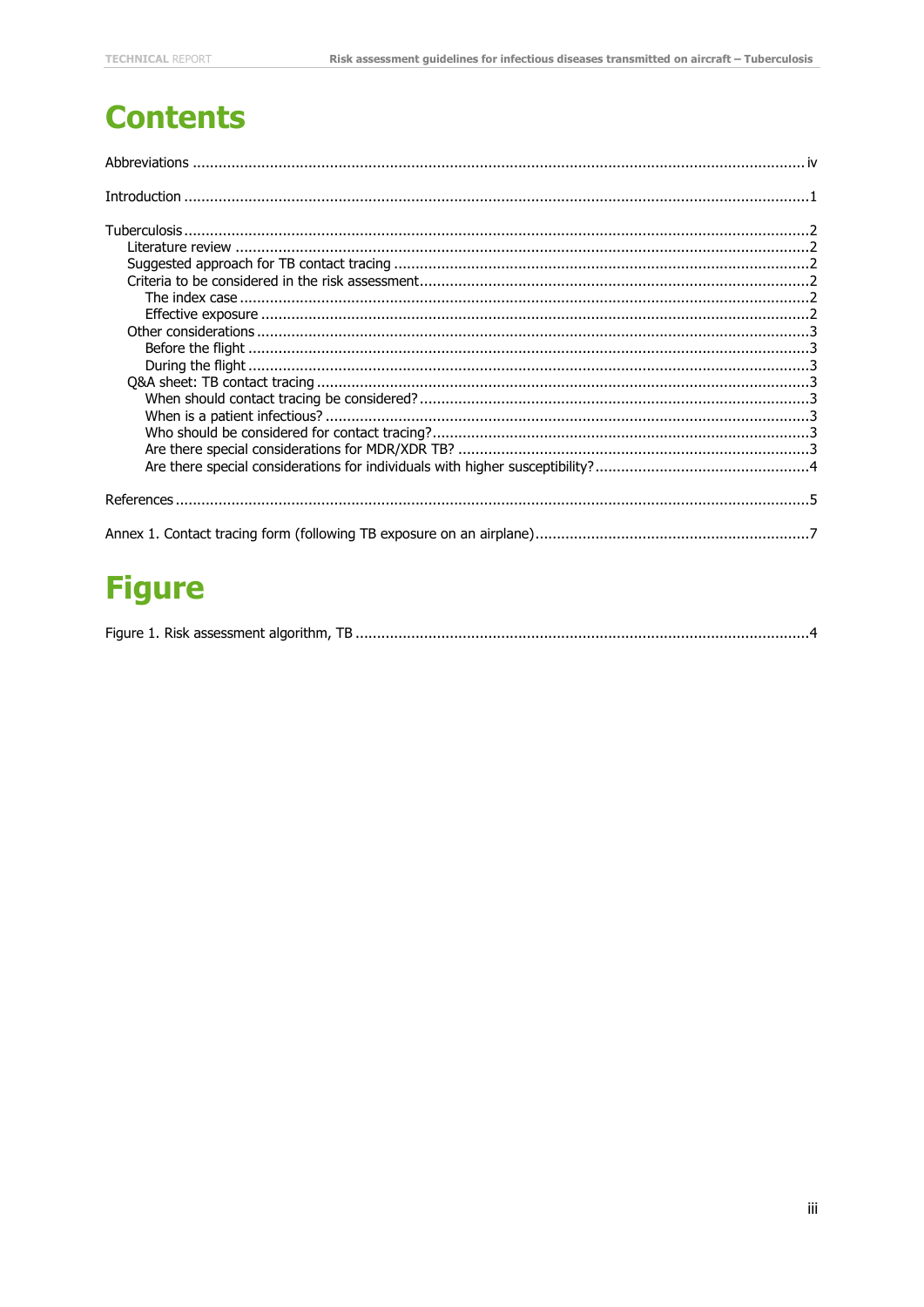## <span id="page-4-0"></span>**Abbreviations**

| <b>ECDC</b> | European Centre for Disease Prevention and Control |
|-------------|----------------------------------------------------|
| EU          | European Union                                     |
| HIV         | Human immunodeficiency virus                       |
| MDR TB      | Multidrug-resistant tuberculosis                   |
| TB          | <b>Tuberculosis</b>                                |
| <b>TST</b>  | Tuberculin skin test                               |
| <b>WHO</b>  | World Health Organization                          |
| XDR TB      | Extensively drug-resistant tuberculosis            |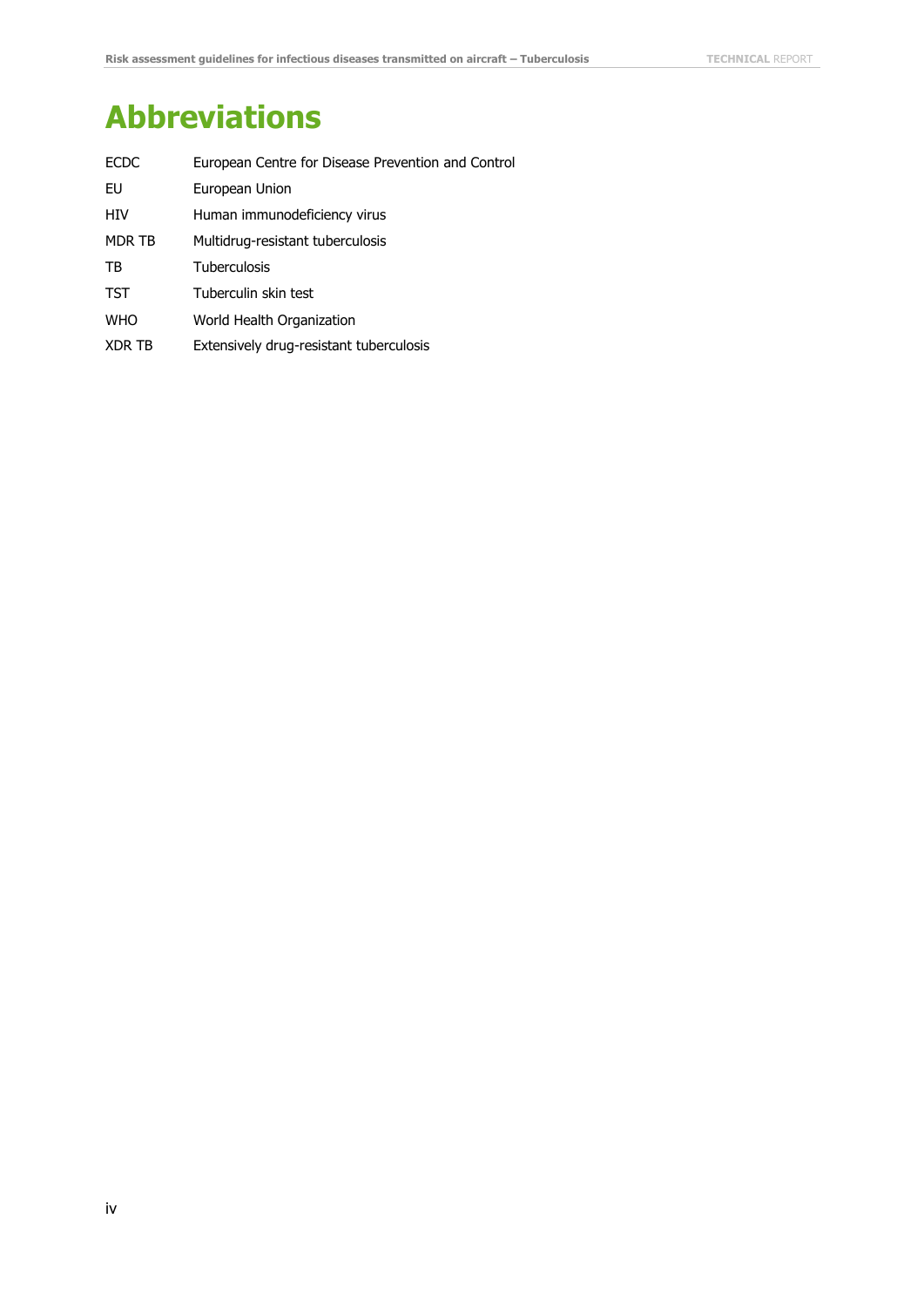## <span id="page-5-0"></span>**Introduction**

In order to assist national public health authorities in the European Union (EU) to assess the risks associated with the transmission of infectious agents on board aircraft, and to help in the decision on the most appropriate, operationally possible public health measures for containment, e.g. on whether to contact trace air passengers and crew in case of exposure, the European Centre for Disease Prevention and Control (ECDC) initiated the RAGIDA project (Risk Assessment Guidance for Infectious Diseases transmitted on Aircraft) in 2007.

The RAGIDA project combines evidence retrieved from the literature with expert knowledge for infectious diseases. In 2009 the production of the series of guidance documents for assisting in the evaluation of risk for transmission was initiated for several infectious diseases.

The resulting disease-specific operational documents provide a host of viable options for decision-makers, particularly when faced with the choice of whether to contact trace air travellers and crew that were potentially exposed to infectious diseases during a flight.

Participants in the disease-specific expert panels were selected to include representatives of national public health authorities (particularly those with experience in the investigation and follow-up of incidents involving infectious diseases in travellers), European and other international experts for the diseases under investigation, experts in microbiology, experts in mathematical modelling, experts from the aviation sector, and representatives of ECDC, the European Commission and the World Health Organization (WHO). No conflicts of interest were declared by any of the participants.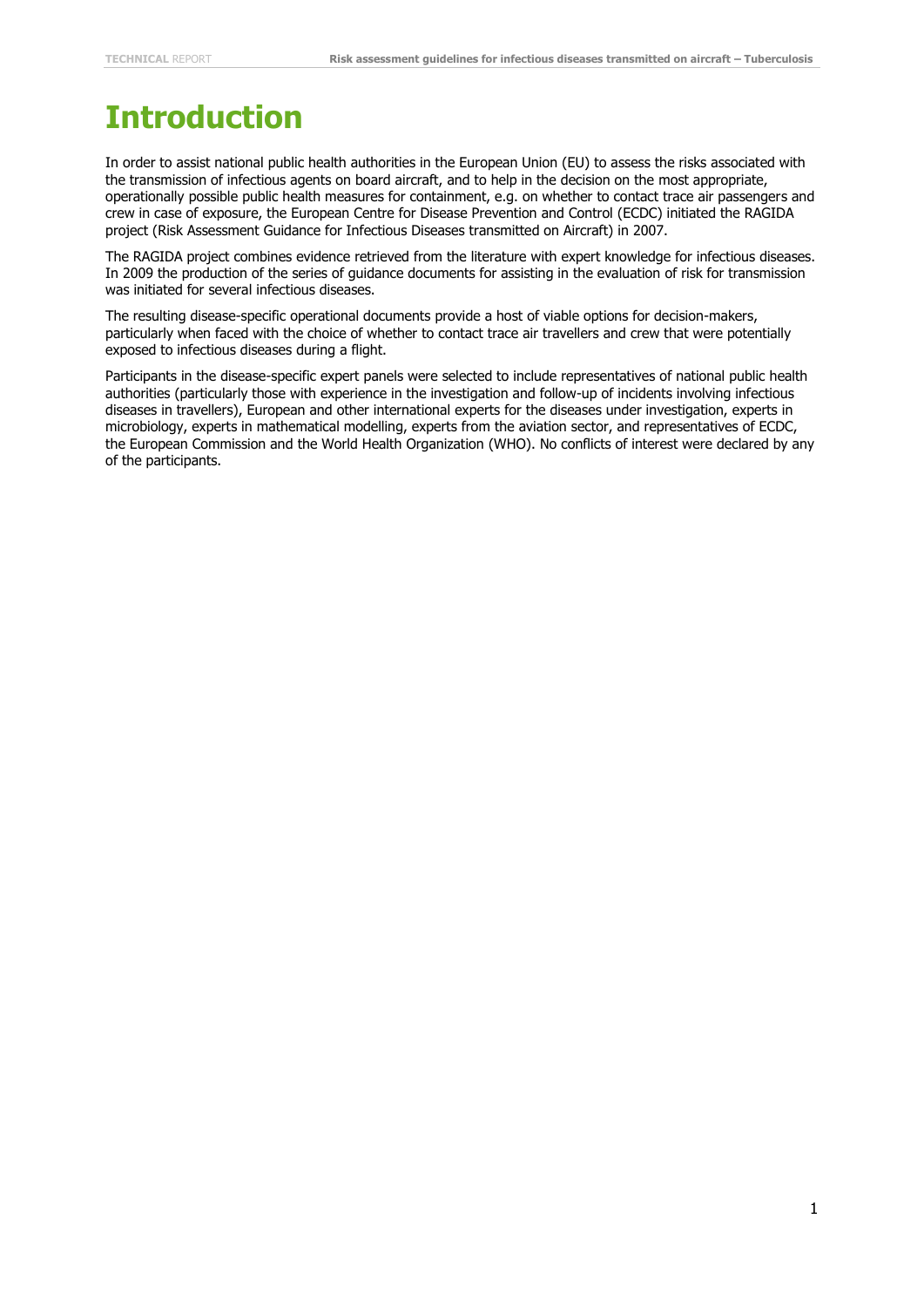## <span id="page-6-0"></span>**Tuberculosis**

### <span id="page-6-1"></span>**Literature review**

The systematic review of the literature identified 21 primary evidence articles on investigations of tuberculosis (TB) transmission on aircraft [1-21]. Since the publication of the previous version of RAGIDA guidelines in 2009 [22], ten new studies presenting data on TB transmission on aircraft have been published [1-3, 7, 9-12, 17, 18]. Overall, there was insufficient evidence of the effectiveness of identifying, tracing and investigating the persons to whom the infection could have been transmitted during the flight. Seven of the 21 studies [6, 8, 12, 14, 18-20] presented some evidence of possible in-flight transmission (one or more contacts without evidence of prior TB exposure or Bacillus Calmette-Guérin vaccination with a positive test for TB infection in contact investigation). Five of these articles [6, 8, 12, 14, 20] described tuberculin skin test (TST) conversion among contacts; however, in one of them [6] the index case as well as her contacts with TST conversions were crew members and transmission on the ground (before and after the flight when the aircraft ventilation system is not fully functional as well as outside the airplane) was possible. Another two involved mostly passengers with possible prior TB exposure, and boosting could not be excluded [14, 20]. Marienau et al. [12] presented aggregated data on 131 incidents evaluated by the Centers for Disease Prevention and Control (USA) where, among 758 successfully traced and tested contacts, one converter with no risk factor for prior TB infection was found.

A single study provided convincing evidence of transmission. This study describes exposure in a long-haul flight to a sputum smear-positive patient with evidence of transmission to household contacts prior to air travel. Passenger contacts seated in the proximity of the index patient were more likely to have positive TST results than those in other sections of the cabin [8].

No case of TB disease as a consequence of transmission during air travel has been described in the literature so far. The resource implications of the contact tracing processes are high [13, 19]. Furthermore, evidence for compliance with isoniazid preventive therapy among passengers presenting a positive TST following air travel is limited.

### <span id="page-6-2"></span>**Suggested approach for TB contact tracing**

Contact tracing of passengers exposed to TB during air travel should only be undertaken following a risk assessment based on the infectiousness of the index patient, the amount of effective contact/exposure and, where possible, an assessment of the susceptibility of exposed individuals, as it is done during any routine contact investigation.

An assessment based on the following criteria should follow the outline in Figure 1 (risk assessment algorithm TB). If all conditions presented in this algorithm are met, exposed passengers in the relevant rows should be contacted – using the procedures outlined in the WHO guidelines [23] – and investigated and managed for latent TB infection according to national guidelines. It is recognised that often only limited contact information is available. Therefore, it is accepted that, after reasonable attempts to retrieve the data, the proper public health decision might be to cease the investigation.

A sample form for contact tracing after TB exposure on an aircraft is represented in Annex 1. It provides a standardised format for passing on information related to TB contact tracing to other public health authorities in case of international investigations.

### <span id="page-6-3"></span>**Criteria to be considered in the risk assessment**

#### <span id="page-6-4"></span>**The index case**

**Index case with confirmed infectious pulmonary TB:** Defined as culture or molecular probe-confirmed cases with positive sputum smear microscopy (spontaneously produced sputum and/or induced sputum and/or bronchoalveolar lavage).

**The infectiousness of the index case:** Evidence of transmission in other settings, such as transmission to household members or other close contacts.

#### <span id="page-6-5"></span>**Effective exposure**

**Duration of flight:** Flight duration equal to or exceeding eight hours of flight time, including ground delays [\(www.flightstats.com](http://www.flightstats.com/)).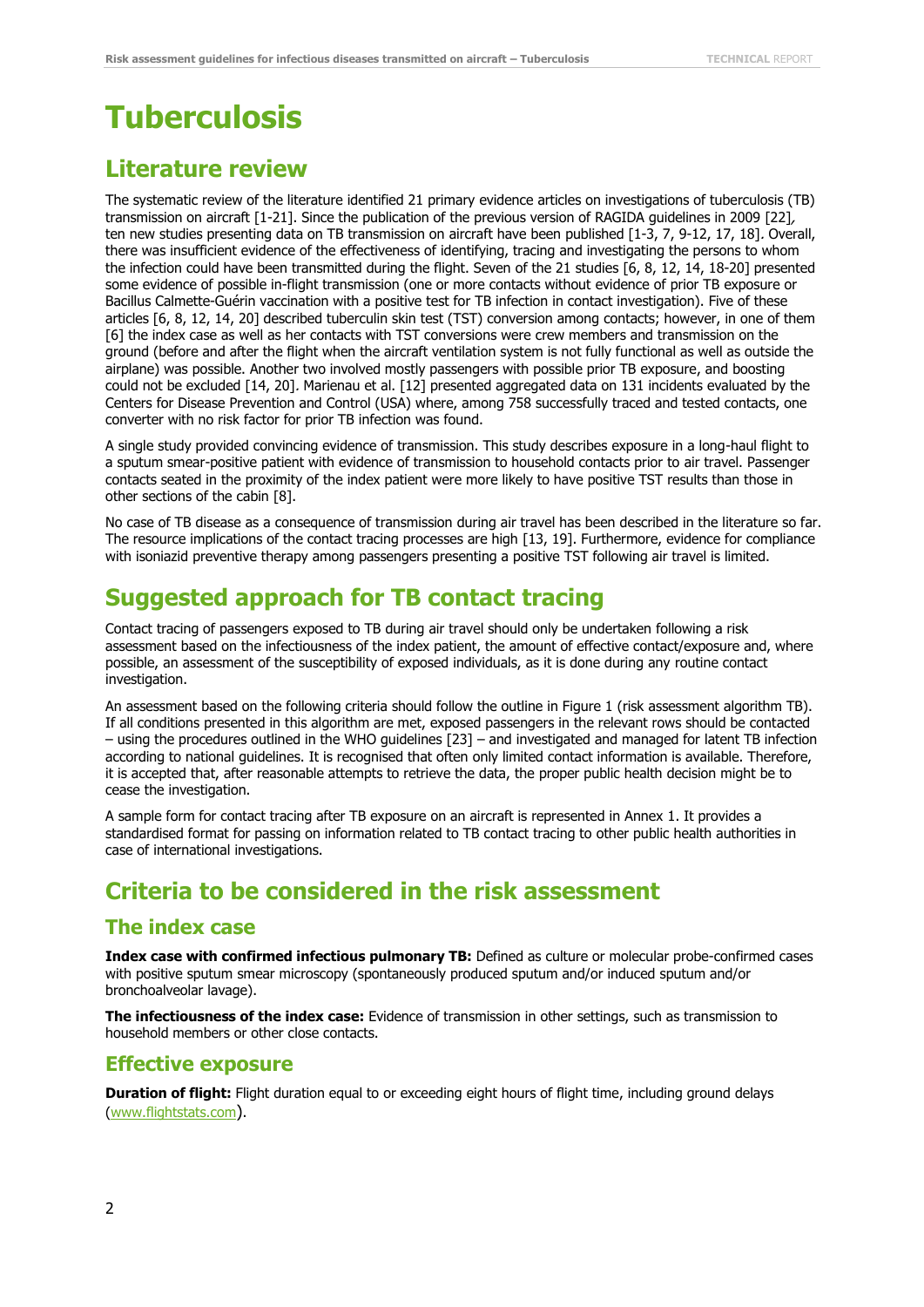**Location on board:** Evidence for onboard TB transmission is very low for passengers seated more than two rows ahead or two rows behind the index case; therefore, contact tracing is only recommended for passengers sitting in the same row, two rows ahead and two rows behind the index case.

### <span id="page-7-0"></span>**Other considerations**

#### <span id="page-7-1"></span>**Before the flight**

Patients with confirmed infectious pulmonary TB should avoid air travel.

If a patient with confirmed infectious pulmonary TB requires an unavoidable flight, ask the patient to delay travel until he or she has received a minimum of two weeks of adequate treatment with clinical improvement. If it is not possible to delay travelling for two weeks, then a travel protocol should be agreed on between the patient, the local public health authority (public health team) and the airline in question [23]. The risk of infection of passengers with multidrug-resistant (MDR) and extensively drug-resistant (XDR) TB should be assessed using national guidelines.

#### <span id="page-7-2"></span>**During the flight**

During a flight, if a passenger is suspected of having TB – as with any other respiratory infection – the potentially infectious traveller should be relocated to an isolated seat separate from other travellers (if possible) and be provided with a surgical face mask and a sufficient amount of disposable tissues. Flight attendants should follow International Air Transport Association (IATA) guidelines [24] for infection control and, if possible, collect locator cards from travellers to facilitate contact tracing, if needed.

### <span id="page-7-3"></span>**Q&A sheet: TB contact tracing**

#### <span id="page-7-4"></span>**When should contact tracing be considered?**

Contact tracing should be considered:

if the index case is confirmed as having infectious pulmonary TB (positive smear microscopy in a sample of spontaneously produced or induced sputum, or a sample from bronchoalveolar lavage);

AND

there is evidence of transmission to other contacts (refers to cases with evidence of transmission in household or other close contacts);

AND

the duration of the flight is longer than eight hours;

AND

the time elapsed between flight and diagnosis of the case is no longer than three months.

#### <span id="page-7-5"></span>**When is a patient infectious?**

When the index case is sputum smear positive (spontaneously produced or induced sputum sample, or a sample from bronchoalveolar lavage).

#### <span id="page-7-6"></span>**Who should be considered for contact tracing?**

It is recommended to limit contact tracing to passengers sitting in the same row, two rows ahead and two rows behind the index case in accordance with the WHO guidelines [23]. The exposure of the cabin crew is generally less intensive and should be assessed by the airline's medical service.

#### <span id="page-7-7"></span>**Are there special considerations for MDR/XDR TB?**

There is no evidence that patients with MDR or XDR TB are more infectious than patients with drug-sensitive TB. However, the potential clinical implications of these conditions are more serious for patients and contacts [25]. The risk of infection of passengers with MDR and XDR TB should be assessed using national guidelines. Furthermore, there is no established treatment regimen for latent TB infection caused by MDR or XDR TB [26-29]. Following contact tracing involving an MDR/XDR TB strain, the infected contacts should be given advice on what actions to take if symptoms develop, such as informing the treating physician of the possibility of infection with a Mycobacterium tuberculosis strain requiring a treatment regimen other than the standard one.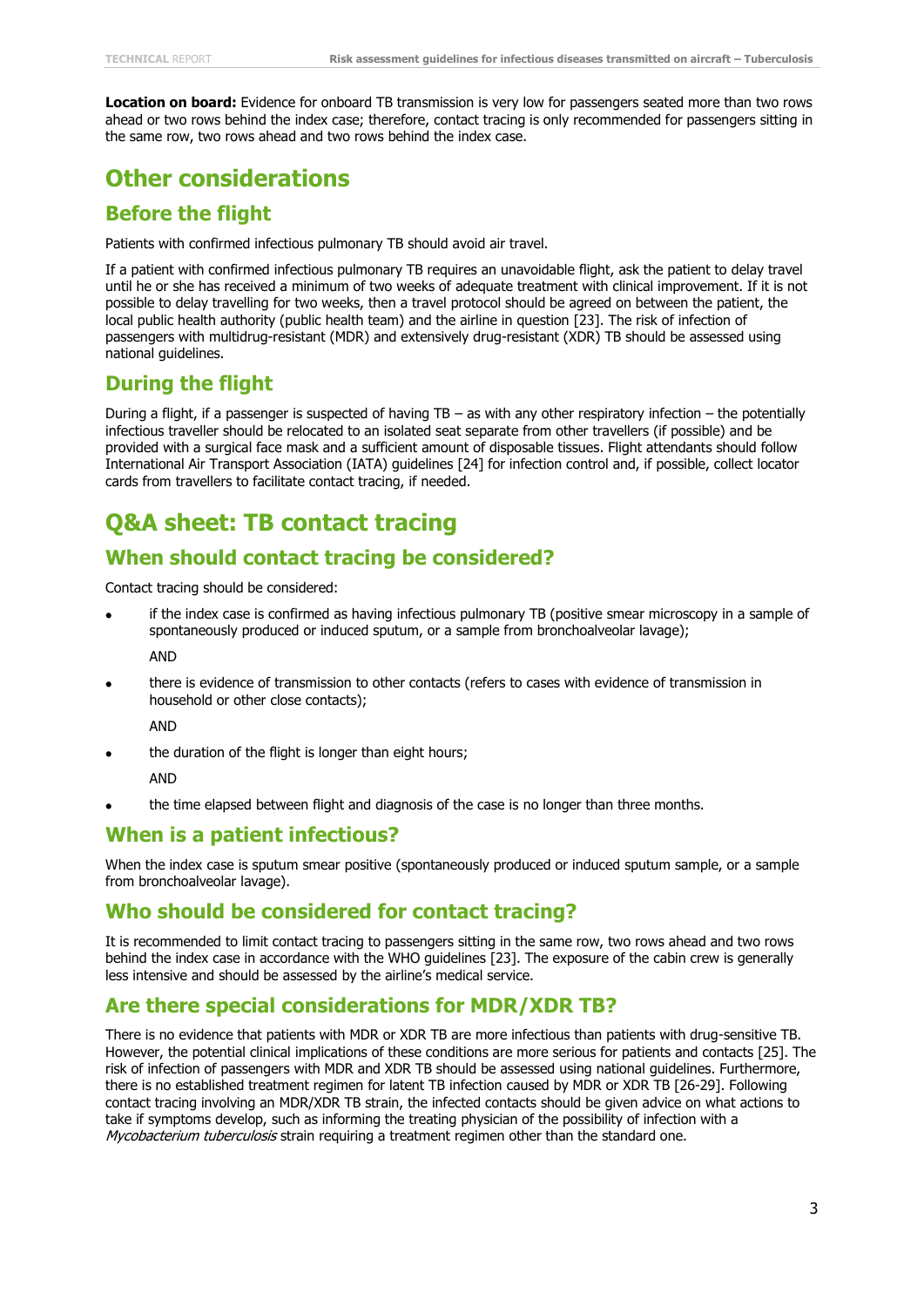#### <span id="page-8-0"></span>**Are there special considerations for individuals with higher susceptibility?**

If contact tracing is decided after the risk assessment and there is evidence that passengers with higher susceptibility to TB, such as infants or children, travelled in the same row or two rows ahead or behind the index case, special efforts should be initiated to trace them.

<span id="page-8-2"></span>



 $^{\rm I}$  Infectious pulmonary TB is defined as culture- or molecular-probe-confirmed cases with positive smear microscopy (in spontaneously produced/induced sputum or bronchoalveolar lavage).

2 In instances where (despite extensive efforts) no information on evidence of transmission to close contacts can be obtained, the national authority can decide to nevertheless initiate contact tracing in exceptional circumstances.

 $3$  Consideration of the time elapsed from the flight until the notification of the incident is left to the discretion of the relevant authorities. However, contact tracing after long notification delays will give poorer results.

<span id="page-8-1"></span>4 In large aircraft with many seats per row, it might be useful to consider that the risk of transmission is likely to be highest within two seats of the index case; it might thus not be necessary to trace all passengers of the five rows.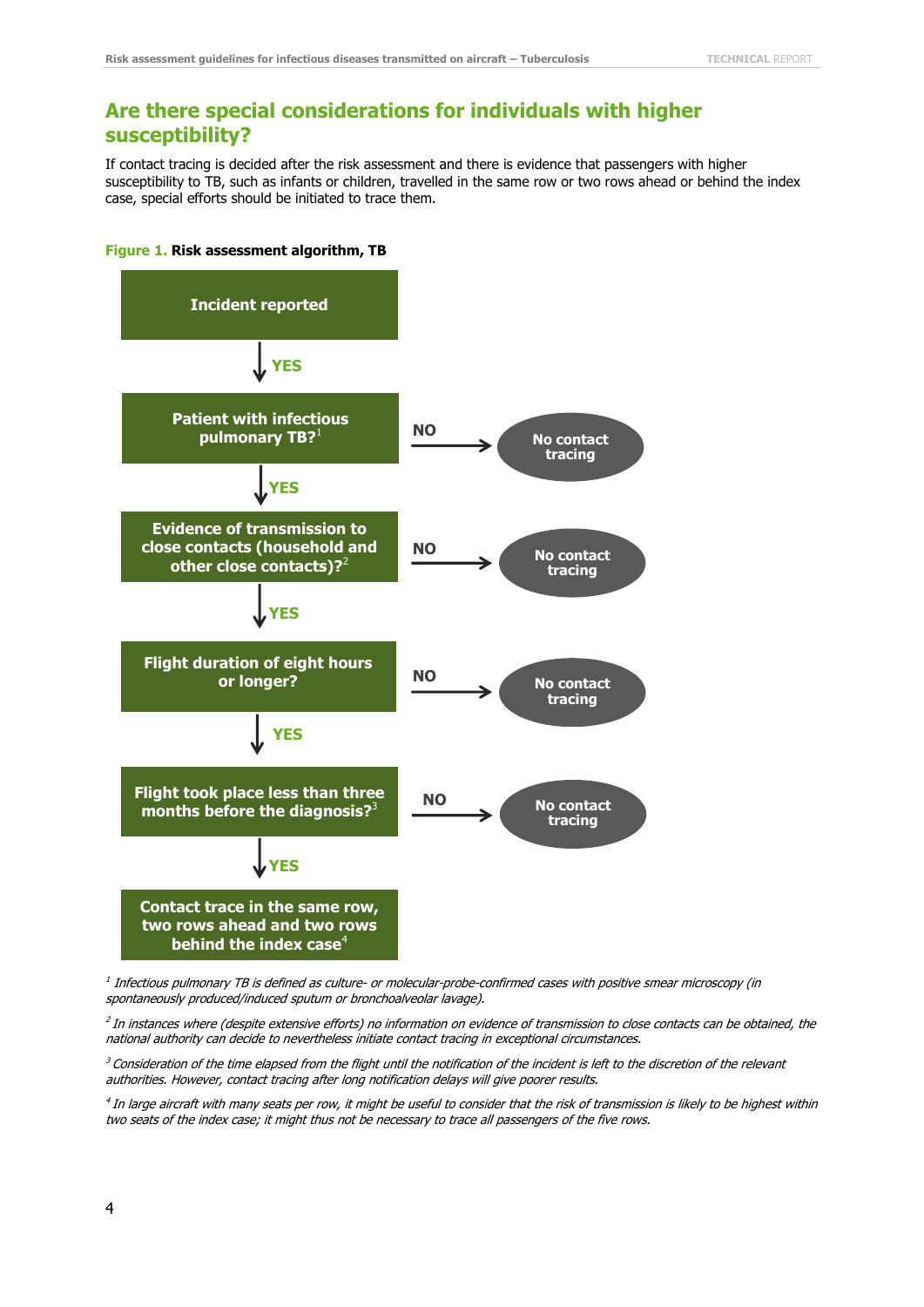## **References**

1. Abubakar I, Welfare R, Moore J, Watson JM. Surveillance of air-travel-related tuberculosis incidents, England and Wales: 2007–2008. Euro Surveill. 2008 Jun 5;13(23).

2. Beller M. Tuberculosis and air travel. State of Alaska. Epidemiology Bulletin. 1996 Nov 4;27. Available from: [http://www.epi.alaska.gov/bulletins/docs/b1996\\_27.htm](http://www.epi.alaska.gov/bulletins/docs/b1996_27.htm)

3. Buff AM, Scholten D, Rivest P, Hannah H, Marshall J, Wiersma P, et al. Multinational investigation of a traveler with suspected extensively drug-resistant tuberculosis – 2007. Abstract at the 12th Annual Conference, IUATLD – North American Region, February 28 – March 1, 2008.

4. United States Centers for Disease Control and Prevention. Exposure of passengers and flight crew to Mycobacterium tuberculosis on commercial aircraft, 1992-1995. JAMA. 1995;273(12):911-2.

5. Chemardin J, Paty MC, Renard-Dubois S, Veziris N, Antoine D. Contact tracing of passengers exposed to an extensively drug-resistant tuberculosis case during an air flight from Beirut to Paris, October 2006. Euro Surveill. 2007 Dec 6;12(12).

6. Driver CR, Valway SE, Morgan WM, Onorato IM, Castro KG. Transmission of Mycobacterium tuberculosis associated with air travel. JAMA. 1994 Oct 5;272(13):1031-5.

7. Tuberculosis Team (ECDC), Preparedness and Response Unit (ECDC). Airline traveller with extensively drug-resistant tuberculosis: low risk for passengers. Euro Surveill. 2007;12(22)

8. Kenyon TA, Valway SE, Ihle WW, Onorato IM, Castro KG. Transmission of multidrug-resistant Mycobacterium tuberculosis during a long airplane flight. N Engl J Med. 1996 Apr 11;334(15):933-8.

9. Kim C, Buckley K, Marienau KJ, Jackson WL, Escobedo M, Bell TR, et al. Public health interventions involving travelers with tuberculosis - U.S. ports of entry, 2007-2012. MMWR. 2012;61(30):570-3.

10. Kornylo-Duong K, Kim C, Cramer EH, Buff AM, Rodriguez-Howell D, Doyle J, et al. Three air travel-related contact investigations associated with infectious tuberculosis, 2007-2008. Travel Med Infect Dis. 2010 Mar;8(2):120-8.

11. Lynggaard CD, Eriksen NM, Andersen PH, David KP. Smitteopsporing efter fund af lungetuberkulose hos flyrejsende. Ugeskr Laeger. 2011 Mar 21;173(12):899-900.

12. Marienau KJ, Burgess GW, Cramer E, Averhoff FM, Buff AM, Russell M, et al. Tuberculosis investigations associated with air travel: U. S. Centers for Disease Control and Prevention, January 2007–June 2008. Travel Med Infect Dis. 2010 Mar;8(2):104-12.

13. McFarland JW, Hickman C, Osterholm M, MacDonald KL. Exposure to *Mycobacterium tuberculosis* during air travel. Lancet. 1993 Jul 10;342(8863):112-3.

14. Miller MA, Valway S, Onorato IM. Tuberculosis risk after exposure on airplanes. Tuber Lung Dis. 1996 Oct;77(5):414-9.

15. Moore M, Fleming KS, Sands L. A passenger with pulmonary/laryngeal tuberculosis: no evidence of transmission on two short flights. Aviat Space Environ Med. 1996 Nov;67(11):1097-100.

16. Parmet AJ. Tuberculosis on the flight deck. Aviat Space Environ Med. 1999 Aug;70(8):817-8.

17. Scholten D, Saunders A, Dawson K, Wong T, Ellis E. Air travel by individuals with active tuberculosis: reporting patterns and epidemiologic characteristics, Canada 2006-2008. Travel Med Infect Dis. 2010 Mar;8(2):113-9.

18. Thibeault C, Tanguay F, Lacroix C, Menzies R, Rivest P. A case of active tuberculosis in a cabin crew: the results of contact tracing. Aviat Space Environ Med. 2012 Jan;83(1):61-3.

19. Vassiloyanakopoulos A, Spala G, Mavrou E, Hadjichristodoulou C. A case of tuberculosis on a long distance flight: the difficulties of the investigation. Euro surveill. 1999 Sep;4(9):96-7.

20. Wang PD. Two-step tuberculin testing of passengers and crew on a commercial airplane. Am J Infect Control. 2000 Jun;28(3):233-8.

21. Whitlock G, Calder L, Perry H. A case of infectious tuberculosis on two long-haul aircraft flights: contact investigation. N Z Med J. 2001 Aug 10;114(1137):353-5.

22. European Centre for Disease Prevention and Control. Risk assessment guidelines for infectious diseases transmitted on aircraft. Stockholm: ECDC; 2009.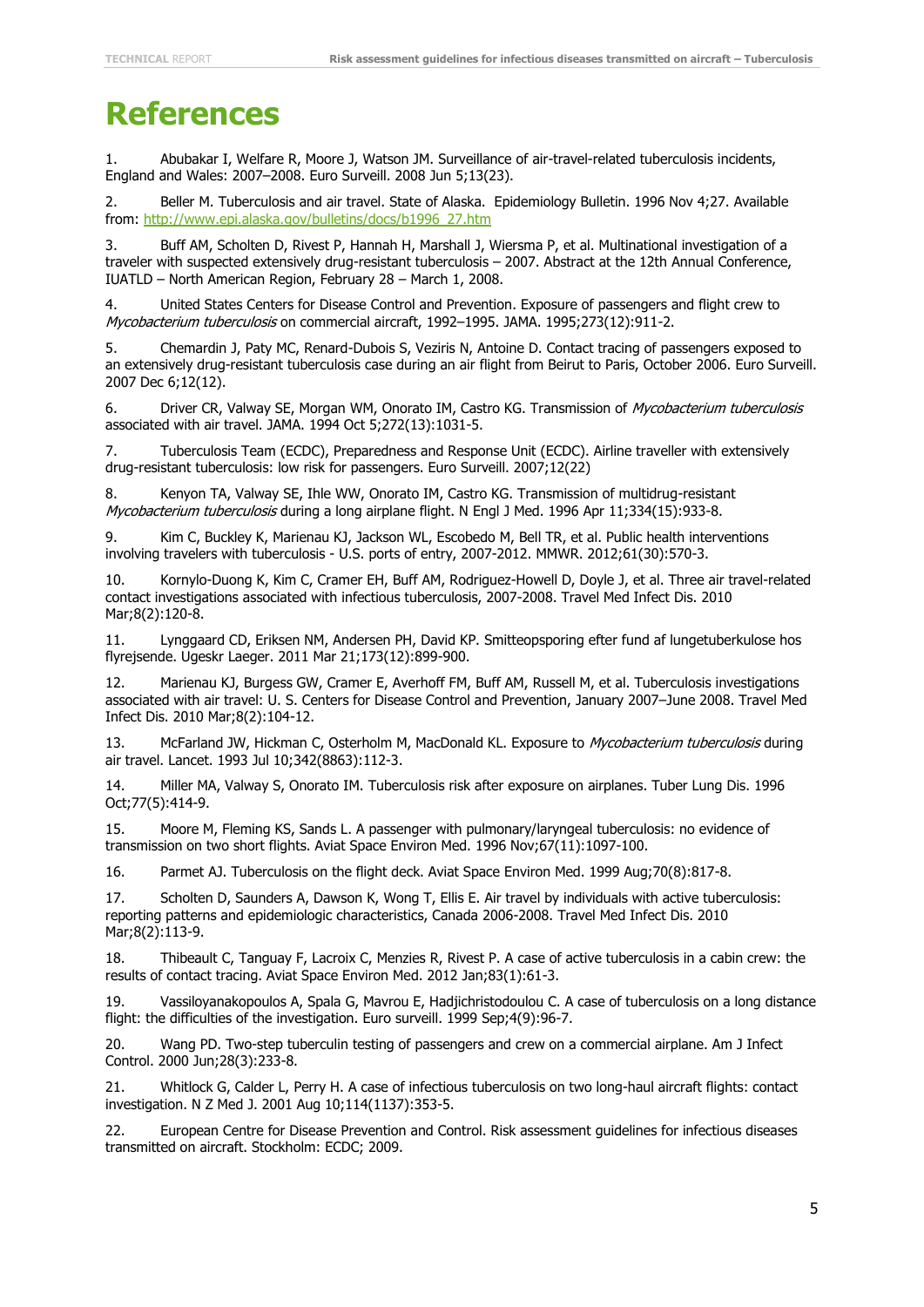23. World Health Organization. Tuberculosis and air travel: Guidelines for prevention and control. Geneva: WHO; 2008.

24. IATA. Suspected communicable disease – General guidelines for cabin crew. Montreal: IATA; 2011.

25. Migliori GB, Lange C, Centis R, Sotgiu G, Mutterlein R, Hoffmann H, et al. Resistance to second-line injectables and treatment outcomes in multidrug-resistant and extensively drug-resistant tuberculosis cases. Eur Respir J. 2008 Jun;31(6):1155-9.

26. European Centre for Disease Prevention and Control. ECDC guidance: European Centre for Disease Prevention and Control. Management of contacts of MDR TB and XDR TB patients. Stockholm: ECDC; 2012.

27. Fraser A, Paul M, Attamna A, Leibovici L. Drugs for preventing tuberculosis in people at risk of multipledrug-resistant pulmonary tuberculosis. Cochrane Database Syst Rev. 2006 (2):CD005435.

28. Langendam MW, Tiemersma EW, van der Werf MJ, Sandgren A. Adverse events in healthy individuals and MDR-TB contacts treated with anti-tuberculosis drugs potentially effective for preventing development of MDR-TB: a systematic review. PloS one. 2013;8(1):e53599.

29. van der Werf MJ, Langendam MW, Sandgren A, Manissero D. Lack of evidence to support policy development for management of contacts of multidrug-resistant tuberculosis patients: two systematic reviews. Tuber Lung Dis. 2012;16(3):288-96.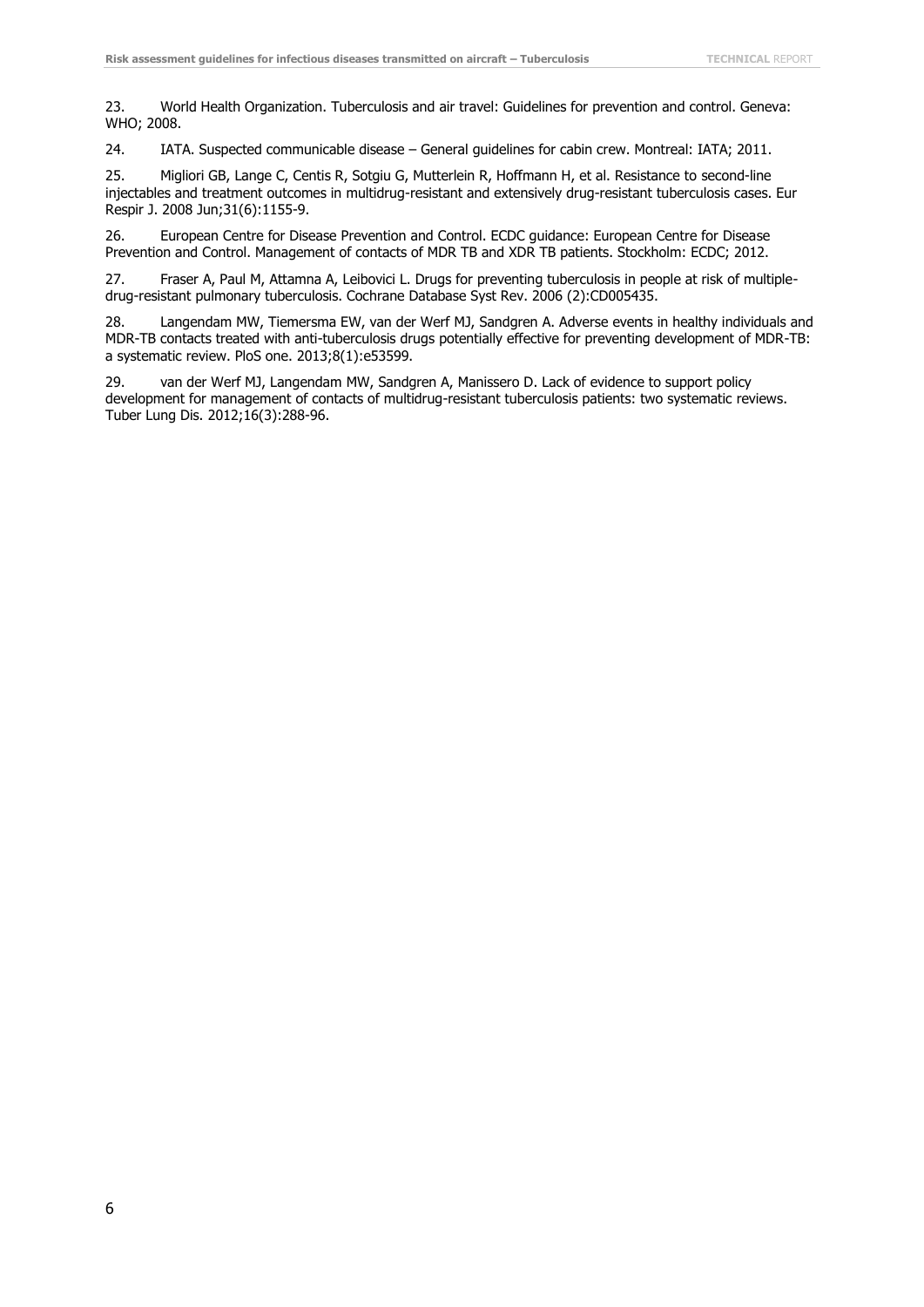### <span id="page-11-0"></span>**Annex 1. Contact tracing form (following TB exposure on an airplane)**

| <b>Flight</b>                                                                          |                                                                                        |
|----------------------------------------------------------------------------------------|----------------------------------------------------------------------------------------|
| Airline and flight number                                                              |                                                                                        |
| Origin - destination (airports)                                                        |                                                                                        |
| Date of departure                                                                      |                                                                                        |
| Duration of flight (hours)                                                             |                                                                                        |
| <b>Source case</b>                                                                     |                                                                                        |
| Seating during flight                                                                  | Row number:<br>Seat:                                                                   |
| Results of microscopic examination of a respiratory<br>sample:                         | Positive<br>Negative                                                                   |
| Sampling date                                                                          | DD/MM/YY                                                                               |
| Type of sample (spontaneously<br>produced/induced sputum? Broncho-alveolar<br>lavage?) |                                                                                        |
| Results of molecular methods                                                           |                                                                                        |
|                                                                                        | (Method: GeneXpert MTB/RIF [Cepheid],<br>GenoType MTBDRplus [Hain Lifescience], other) |
| Mycobacterium tuberculosis present                                                     | ∣ No<br>Yes                                                                            |
| Mutation/s conferring resistance                                                       | Yes<br>No                                                                              |
| Type of mutation and affected drug                                                     |                                                                                        |
| Result of culture                                                                      | Positive  <br>Negative                                                                 |
| Type of sample                                                                         |                                                                                        |
| <b>Species</b>                                                                         |                                                                                        |
| Date sample taken                                                                      | DD/MM/YY                                                                               |
| Drug susceptibilities (concentration and method, if<br>available)                      | Susceptible<br>Concentration<br>(mg/l)                                                 |
| Rifampicin<br>Isoniazid                                                                | Yes<br>No<br>Yes<br>No                                                                 |
| Pyrazinamide                                                                           | Yes<br>No                                                                              |
| Ethambutol                                                                             | $\Box$ No<br>Yes $\lfloor$                                                             |
| Quinolone                                                                              | Yes<br>No                                                                              |
| Second-line injectable                                                                 | No<br>Yes                                                                              |
| If drug testing is unavailable: Risk of MDR?                                           |                                                                                        |
| Previous treatment?                                                                    | No<br>Yes                                                                              |
| Origin: High MDR prevalence?                                                           | No<br>Yes                                                                              |
| X-ray/CT scan and date (cavitary disease?)                                             | DD/MM/YY                                                                               |
| Symptoms during the flight (cough?)                                                    |                                                                                        |
| Date of start of present treatment                                                     | DD/MM/YY                                                                               |
| Drugs used for start of treatment                                                      |                                                                                        |